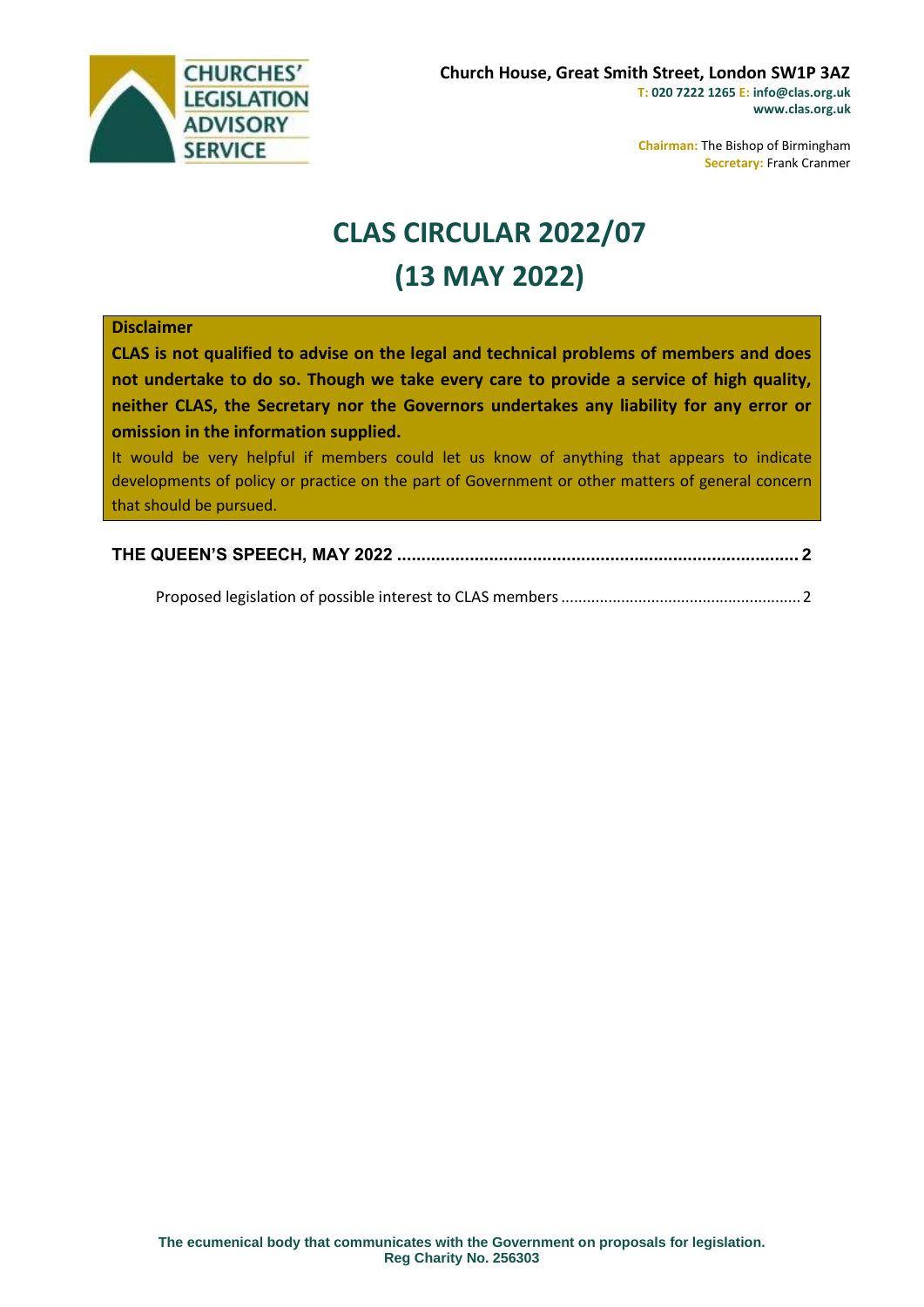## **THE QUEEN'S SPEECH, MAY 2022**

**Proposed legislation of possible interest to CLAS members**

**For information**

On 10 May, the Prince of Wales delivered the Queen's Speech at the State Opening of Parliament, setting out the Government's upcoming legislative agenda.

The Government outlined its intention to introduce 38 bills in the upcoming session. A full list of the announcements can be read [here](https://assets.publishing.service.gov.uk/government/uploads/system/uploads/attachment_data/file/1074106/Lobby_Pack_9_May_2022.pdf) and some of the key announcements that may be of particular interest to members of CLAS are outlined below – the territorial extent of each bill is in brackets.

- A **Data Reform Bill** to replace EU rules on data protection [mostly UK].
- The **Electronic Trade Documents Bill** to put electronic trade documents on the same legal footing as paper documents [UK].
- A **Brexit Freedoms Bill** to give ministers new powers to overhaul the EU laws that were copied over into UK law after we left the EU [UK].
- A new **Bill of Rights** to replace provisions in the Human Rights Act 2010 [UK].
- A **Levelling up and Regeneration Bill** will give councils new planning powers, including new powers for local authorities to bring empty premises back into use and instigate rental auctions of vacant commercial properties in town centres and on high streets. It will also introduce a new approach to environmental assessment in the planning system and simplify and standardise the process for local plans so that they are produced faster and are easier for communities to influence [mostly England].

Included in the note on the Bill is the intention capture more of the financial value created by development with a locally-set, non-negotiable levy to deliver local infrastructure projects. *This looks remarkably like a refresh of the Community Infrastructure Levy introduced by the Planning Act 2008. CLAS, among others, fought very hard and, as it turned out, successfully against its imposition on developments by charities*: we may have to go over the same ground again.

- A **Non-Domestic Rating Bill** will "review and create a fairer, more accurate business rates system" and "support businesses and employees to enhance productivity and energy efficiency by making improvements to their place of work." [mostly England].
- A **Telecommunications Infrastructure Bill** to extend 5G mobile coverage and introduce new safety standards for digital devices [UK].
- An **Energy Security Bill** with new powers aimed at increasing renewable energy and promoting a market in electric heat pumps [mainly GB].
- A **Procurement Bill** to replace current EU rules on how the Government buys services from the private sector. The Background Notes state that part of its purpose is 'Stopping public bodies from taking a different approach to the UK Government on sanctions and foreign